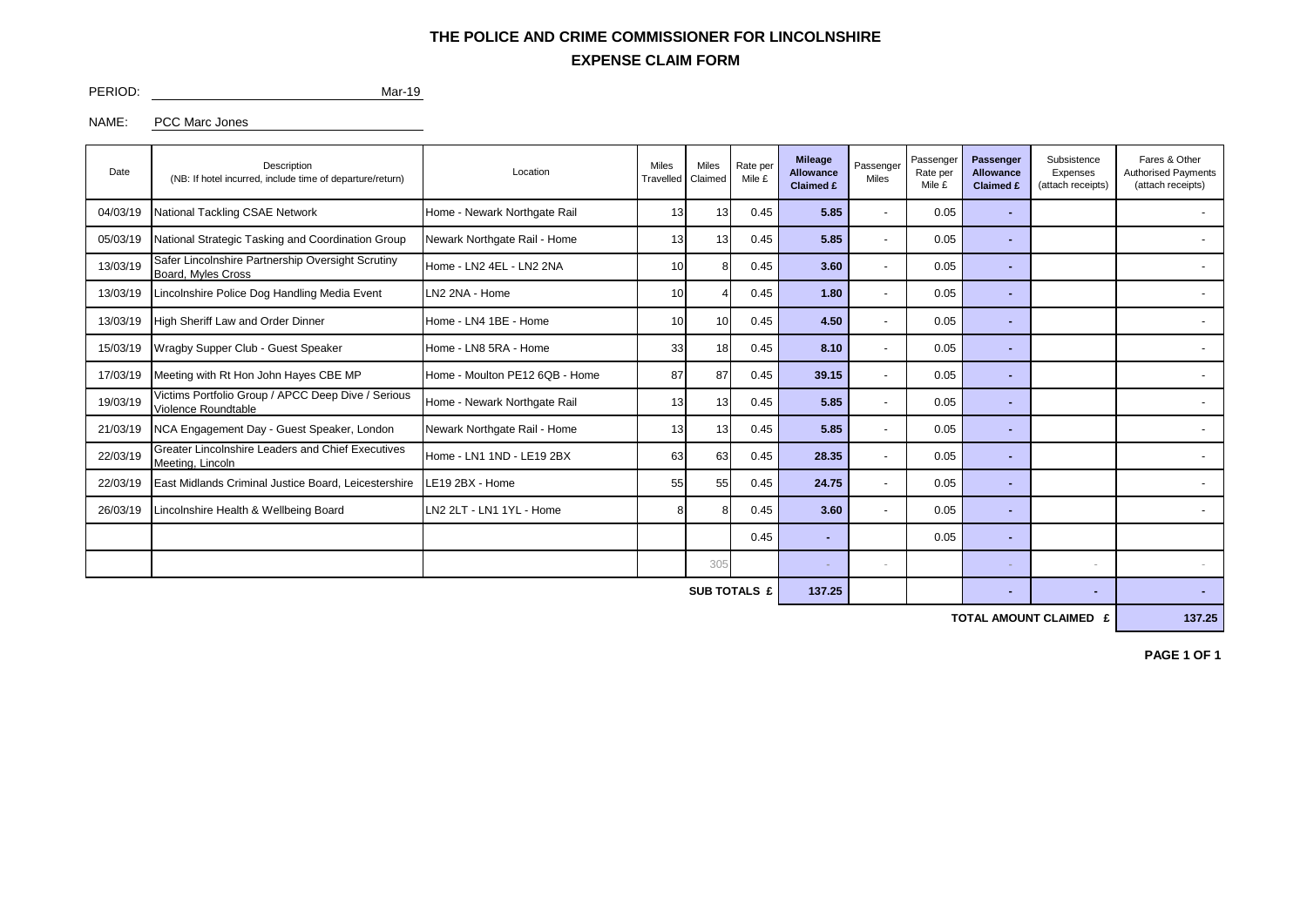## **PCC Marc Jones 2016-2020 - Travel Bookings**

| <b>Booking</b> | Date of    |     |                               |                 |                                               | Travel | Reimbursed |  |              |
|----------------|------------|-----|-------------------------------|-----------------|-----------------------------------------------|--------|------------|--|--------------|
| <b>Date</b>    | Travel     |     | <b>Type Description</b>       | <b>Provider</b> | <b>Purpose of Journey</b>                     | Class  | to PCC     |  | Cost to OPCC |
| 19/02/2019     | 04/03/2019 | Rai | Newark NNG - London KX Return | _NER            | National Tackling CSAE Network, London        | Std    |            |  | 159.00       |
| 07/03/2019     | 19/03/2019 | Rai | Newark NNG - London KX Return | $_{\sf NER}$    | APCC Meetings /Home Office Roundtable, London | Std    |            |  | 159.00       |